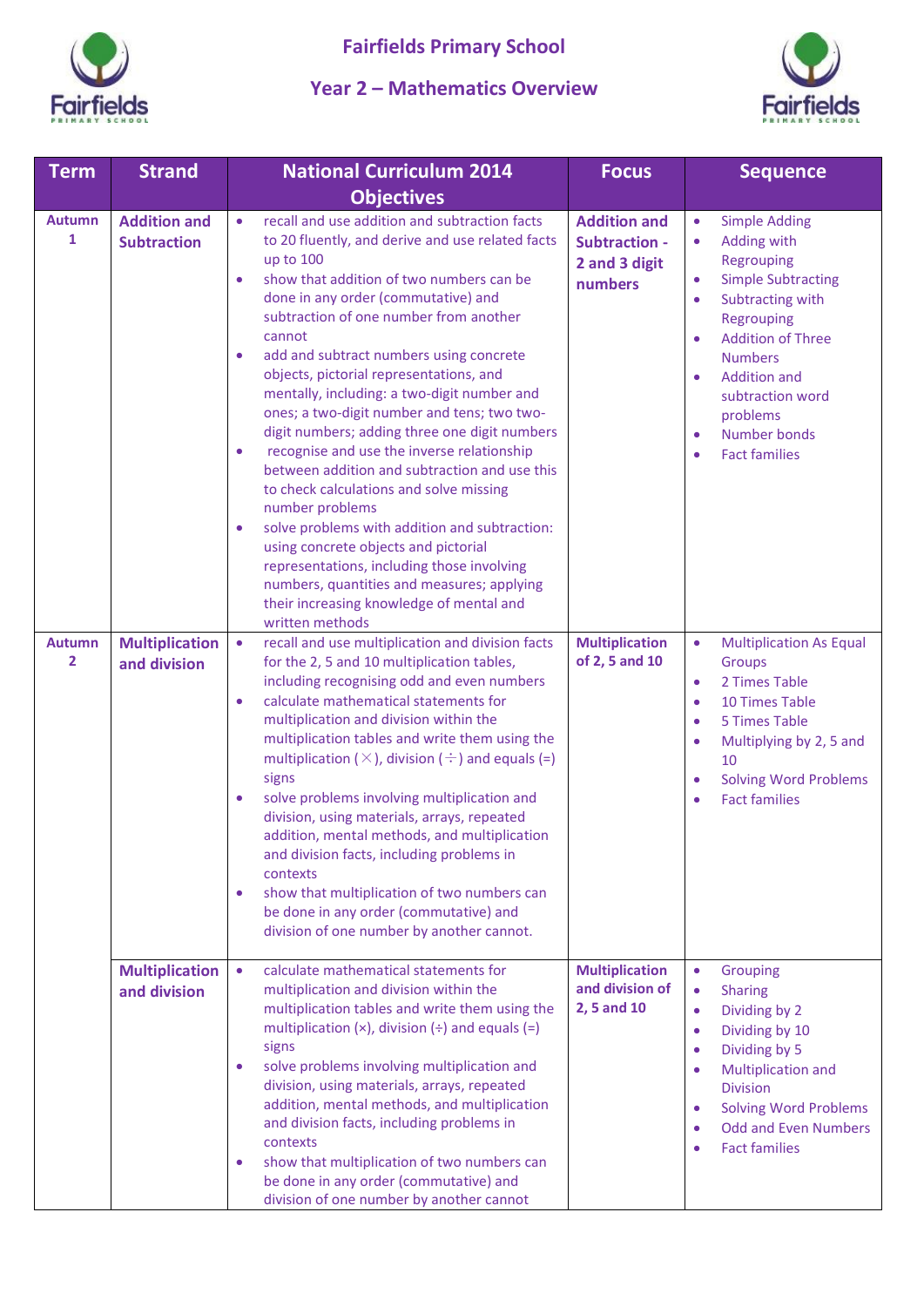| <b>Spring 1</b> | Addition,<br>Subtraction,<br>multiplication<br>and division | recall and use addition and subtraction facts<br>to 20 fluently, and derive and use related<br>facts up to 100<br>show that addition of two numbers can be<br>$\bullet$<br>done in any order (commutative) and<br>subtraction of one number from another<br>cannot<br>add and subtract numbers using concrete<br>$\bullet$<br>objects, pictorial representations, and<br>mentally, including: a two-digit number and<br>ones; a two-digit number and tens; two two-<br>digit numbers; adding three one digit<br>numbers<br>solve problems with addition and<br>۰<br>subtraction: using concrete objects and<br>pictorial representations, including those<br>involving numbers, quantities and measures;<br>applying their increasing knowledge of<br>mental and written methods | <b>Exploring</b><br><b>Calculation</b><br>strategies | Number bonds to 20<br>$\bullet$<br>and 100<br><b>Mental strategies</b><br>$\bullet$<br>Solving problems<br>$\bullet$<br><b>Fact families</b><br>$\bullet$                                                                                                                                                                                       |
|-----------------|-------------------------------------------------------------|----------------------------------------------------------------------------------------------------------------------------------------------------------------------------------------------------------------------------------------------------------------------------------------------------------------------------------------------------------------------------------------------------------------------------------------------------------------------------------------------------------------------------------------------------------------------------------------------------------------------------------------------------------------------------------------------------------------------------------------------------------------------------------|------------------------------------------------------|-------------------------------------------------------------------------------------------------------------------------------------------------------------------------------------------------------------------------------------------------------------------------------------------------------------------------------------------------|
|                 | <b>Measurement</b>                                          | recognise and use symbols for pounds (£)<br>$\bullet$<br>and pence (p); combine amounts to make a<br>particular value<br>find different combinations of coins that<br>$\bullet$<br>equal the same amounts of money<br>solve simple problems in a practical context<br>$\bullet$<br>involving addition and subtraction of money<br>of the same unit, including giving change                                                                                                                                                                                                                                                                                                                                                                                                      | <b>Money</b>                                         | <b>Writing Amounts of</b><br>$\bullet$<br>Money<br><b>Counting Money</b><br>$\bullet$<br><b>Showing Equal</b><br>$\bullet$<br><b>Amounts of Money</b><br><b>Exchanging Money</b><br>$\bullet$<br><b>Comparing Amounts of</b><br>$\bullet$<br>Money<br><b>Calculating Total</b><br>$\bullet$<br>Amount<br><b>Calculating Change</b><br>$\bullet$ |
| <b>Spring 2</b> | <b>Measurement</b>                                          | choose and use appropriate standard units to<br>$\bullet$<br>estimate and measure length/height in any<br>direction (m/cm) to the nearest appropriate<br>unit, using rulers and scales<br>compare and order length and record the<br>$\bullet$<br>results using $>$ , $<$ and $=$                                                                                                                                                                                                                                                                                                                                                                                                                                                                                                | Length                                               | <b>Measuring Length in</b><br>$\bullet$<br><b>Metres</b><br><b>Measuring Length in</b><br>$\bullet$<br>Centimetres<br>Comparing Length in<br>$\bullet$<br><b>Metres</b><br><b>Comparing Length in</b><br>$\bullet$<br><b>Centimetres</b><br>Comparing the Length<br>$\bullet$<br>of Lines<br><b>Solving Word Problems</b><br>$\bullet$          |
|                 | <b>Measurement</b>                                          | choose and use appropriate standard units<br>$\bullet$<br>to estimate and measure mass ( $kg/g$ ) to the<br>nearest appropriate unit, using rulers, scales,<br>thermometers and measuring vessels<br>compare and order mass and record the<br>$\bullet$<br>results using $>$ , $<$ and $=$                                                                                                                                                                                                                                                                                                                                                                                                                                                                                       | <b>Mass</b>                                          | <b>Measuring Mass in</b><br>$\bullet$<br>Kilograms<br><b>Measuring Mass in</b><br>$\bullet$<br>Grams<br><b>Comparing Masses of</b><br>$\bullet$<br><b>Two Objects</b><br><b>Comparing the Mass of</b><br>$\bullet$<br><b>Three Objects</b><br><b>Solving Word Problems</b><br>$\bullet$                                                         |
|                 | <b>Fractions</b>                                            | recognise, find, name and write fractions half,<br>$\bullet$<br>quarter, two quarters, three quarters of a<br>length, shape, set of objects or quantity<br>write simple fractions for example,<br>$\bullet$<br>half of $6 = 3$ and recognise the equivalence of<br>two quarters and a half                                                                                                                                                                                                                                                                                                                                                                                                                                                                                       | <b>Fractions</b>                                     | <b>Making Equal Parts</b><br>$\bullet$<br>Showing Half and<br>$\bullet$<br>Quarter<br><b>Showing Quarters</b><br>$\bullet$<br><b>Showing Thirds</b><br>$\bullet$<br><b>Naming Fractions</b><br>$\bullet$<br><b>Making Equal Fractions</b><br>$\bullet$<br>Comparing and<br>$\bullet$<br><b>Ordering Fractions</b>                               |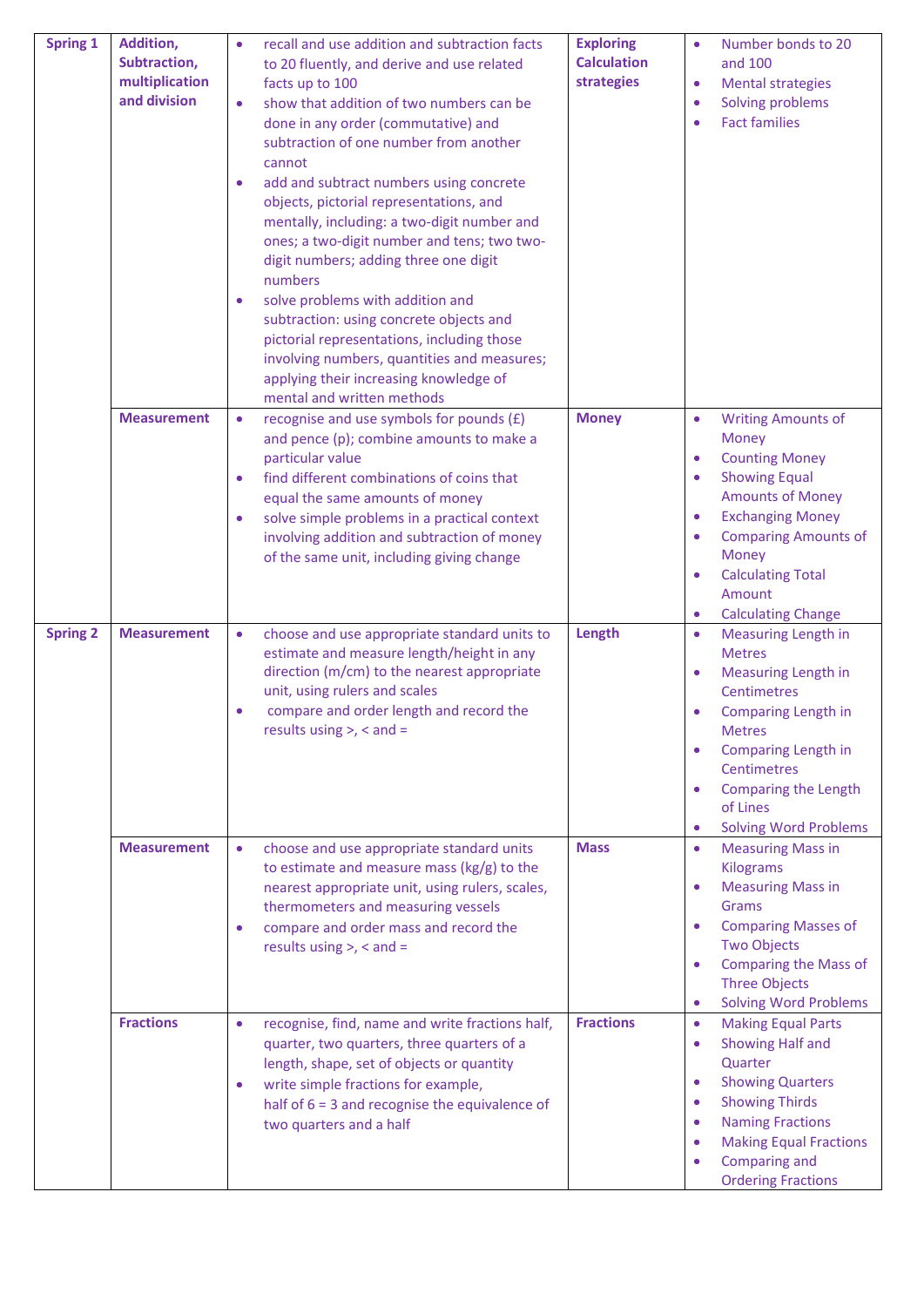| <b>Summer</b><br>1 | <b>Measurement</b>                         | tell and write the time to five minutes,<br>$\bullet$<br>including quarter past/to the hour and draw<br>the hands on a clock face to show these times<br>know the number of minutes in an hour and<br>$\bullet$<br>the number of hours in a day<br>compare and sequence intervals of time                                                                                                                                                                                                                                                                                                                                                                                                                                                                                                                                                                                                               | <b>Time</b>                          | <b>Counting Wholes and</b><br>Parts<br><b>Counting in Halves</b><br>$\bullet$<br><b>Counting in Quarters</b><br>$\bullet$<br><b>Counting in Thirds</b><br>$\bullet$<br>Finding Part of a Set<br>$\bullet$<br>Finding Part of a<br>Quantity<br><b>Telling and Writing</b><br>$\bullet$<br>Time to 5 Minutes<br><b>Telling and Writing</b><br>$\bullet$<br><b>Time</b><br><b>Sequencing Events</b><br>$\bullet$<br><b>Drawing Clock Hands</b><br>$\bullet$<br><b>Finding Durations of</b><br>$\bullet$<br><b>Time</b><br><b>Finding Ending Times</b><br>$\bullet$<br><b>Comparing Time</b><br>$\bullet$ |
|--------------------|--------------------------------------------|---------------------------------------------------------------------------------------------------------------------------------------------------------------------------------------------------------------------------------------------------------------------------------------------------------------------------------------------------------------------------------------------------------------------------------------------------------------------------------------------------------------------------------------------------------------------------------------------------------------------------------------------------------------------------------------------------------------------------------------------------------------------------------------------------------------------------------------------------------------------------------------------------------|--------------------------------------|-------------------------------------------------------------------------------------------------------------------------------------------------------------------------------------------------------------------------------------------------------------------------------------------------------------------------------------------------------------------------------------------------------------------------------------------------------------------------------------------------------------------------------------------------------------------------------------------------------|
|                    | <b>Measurement</b>                         | choose and use appropriate standard units to<br>$\bullet$<br>estimate and measure capacity (litres/ml) and<br>temperature (°C) to the nearest appropriate<br>unit, using scales, thermometers and<br>measuring vessels<br>compare and order volume and capacity and<br>۰<br>record the results using >, < and =                                                                                                                                                                                                                                                                                                                                                                                                                                                                                                                                                                                         | <b>Capacity and</b><br><b>Volume</b> | <b>Comparing Volume</b><br>$\bullet$<br><b>Measuring Volume in</b><br>$\bullet$<br>Litres<br><b>Measuring Volume in</b><br>$\bullet$<br><b>Millilitres</b><br><b>Solving Word Problems</b><br>$\bullet$                                                                                                                                                                                                                                                                                                                                                                                               |
|                    | <b>Measurement</b>                         | $\bullet$<br>choose and use appropriate standard units to<br>estimate and measure capacity (litres/ml) and<br>temperature (°C) to the nearest appropriate<br>unit, using scales, thermometers and<br>measuring vessels                                                                                                                                                                                                                                                                                                                                                                                                                                                                                                                                                                                                                                                                                  | <b>Temperature</b>                   | <b>Reading temperature</b><br>$\bullet$<br><b>Estimating temperature</b><br>$\bullet$                                                                                                                                                                                                                                                                                                                                                                                                                                                                                                                 |
| <b>Summer</b><br>2 | Geometry-<br><b>Properties of</b><br>shape | identify and describe the properties of 2-D<br>$\bullet$<br>shapes, including the number of sides and<br>symmetry in a vertical line<br>identify and describe the properties of 3-D<br>$\bullet$<br>shapes, including the number of edges,<br>vertices and faces<br>identify 2-D shapes on the surface of 3-D<br>$\bullet$<br>shapes, [for example, a circle on a cylinder<br>and a triangle on a pyramid]<br>compare and sort common 2-D and 3-D<br>$\bullet$<br>shapes and everyday objects<br>order and arrange combinations of<br>$\bullet$<br>mathematical objects in patterns and<br>sequences<br>use mathematical vocabulary to describe<br>$\bullet$<br>position, direction and movement, including<br>movement in a straight line and distinguishing<br>between rotation as a turn and in terms of<br>right angles for quarter, half and three-<br>quarter turns (clockwise and anticlockwise) | Two-<br>dimensional<br>shapes        | <b>Identifying Sides</b><br>$\bullet$<br><b>Identifying Vertices</b><br>$\bullet$<br>Identifying Lines of<br>Symmetry<br><b>Making Figures</b><br>$\bullet$<br><b>Sorting Shapes</b><br><b>Drawing Shapes</b><br>$\bullet$<br><b>Making Patterns</b><br>$\bullet$<br><b>Describing Patterns</b><br>$\bullet$<br><b>Moving Shapes</b><br>$\bullet$<br><b>Turning Shapes</b><br>$\bullet$                                                                                                                                                                                                               |
|                    | Geometry-<br><b>Properties of</b><br>shape | identify and describe the properties of 2-D<br>$\bullet$<br>shapes, including the number of sides and<br>symmetry in a vertical line<br>identify and describe the properties of 3-D<br>$\bullet$<br>shapes, including the number of edges,<br>vertices and faces<br>identify 2-D shapes on the surface of 3-D<br>$\bullet$<br>shapes, [for example, a circle on a cylinder<br>and a triangle on a pyramid]                                                                                                                                                                                                                                                                                                                                                                                                                                                                                              | Three-<br>dimensional<br>shapes      | <b>Recognising Three-</b><br>$\bullet$<br><b>Dimensional Shapes</b><br><b>Describing Three-</b><br>$\bullet$<br><b>Dimensional Shapes</b><br><b>Describing Three-</b><br>$\bullet$<br><b>Dimensional Shapes</b><br><b>Grouping Three-</b><br>$\bullet$<br><b>Dimensional Shapes</b>                                                                                                                                                                                                                                                                                                                   |